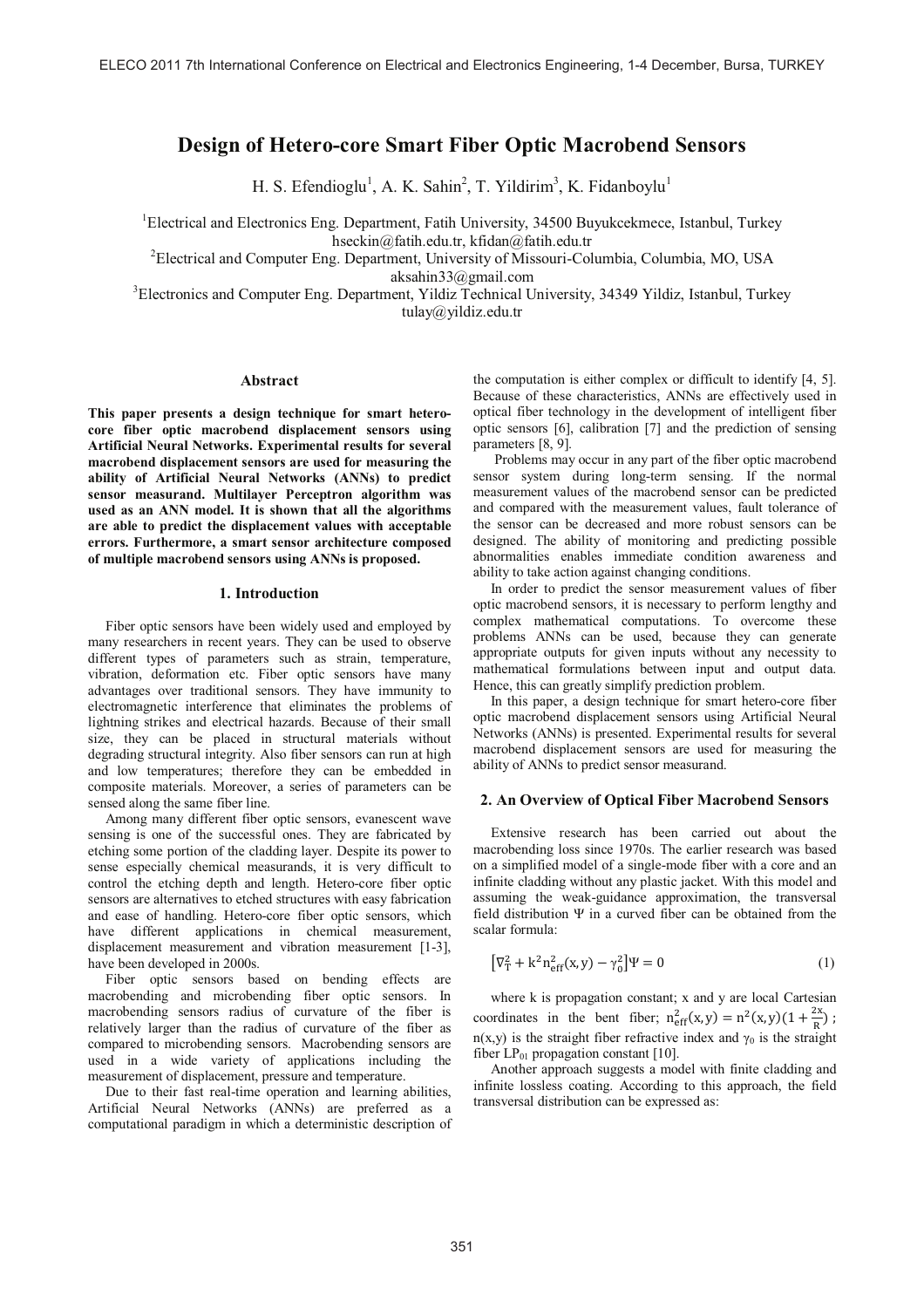$$
\Psi(x,y) \begin{cases} \sum_{p=1}^{N} \{C_p B_i[X_{2,p}(x)] + R_p A_i[X_{2,p}(x)]\} \cos \beta_p y \ a \leq x \leq x_h \\ \sum_{p=1}^{N} \{D_p B_i[X_{3,p}(x)] - i A_i[X_{3,p}(x)]\} \cos \beta_p y \ b \leq x < \infty \end{cases} \tag{2}
$$

where  $A_i$ ,  $B_i$  are Airy functions,  $\beta_p = (2p-1)\pi/2h$ ,

$$
X_{j,p}(x) = \left(\frac{kR}{2n_j^2}\right)^{\frac{2}{3}} \left[\frac{\gamma_0^2 - k^2 n_j^2 + \beta_p^2}{k^2} - n_j^2 \frac{2x}{R}\right]
$$
 (3)

for  $j=2,3$  and  $C_p$ ,  $R_p$ ,  $D_p$  are unknown coefficients to be determined. In this approach, a good agreement was achieved between the theory and experimental results. Including the cladding/coating boundary to the equation improves the validity of the formula [11].

One of the most recent approaches uses conformal mapping to calculate the bend loss in step-index, single-mode and multimode fibers to obtain a formula which is accurate if the mode field distribution of the bent waveguide is known. The first step is to express the curved fiber with an equivalent straight fiber by the conformal mapping method. After this, the modified refractive index becomes:

$$
n' = n_{\text{material}} \exp\left(\frac{x}{R}\right) \cong n_{\text{material}} \left(1 + \frac{x}{R}\right) \tag{4}
$$

where  $n_{material}(x, y)$  is the refractive index of the bent waveguide cross-section, and the exponential term expresses the increase in optical path length along the fiber with distance from the center of curvature. In addition, compression along the inner half of the fiber causes the refractive index to change according to the formula:

$$
n_{\text{material}} = n \left[ 1 - \frac{n^2 x}{2R} [P_{12} - v(P_{11} + P_{12})] \right]
$$
 (5)

where v is Poisson's ratio, and  $P_{11}$  and  $P_{12}$  are components of the photoelastic tensor. Combining Eq. (4) and (5), we obtain:

$$
R_{eff} \equiv \frac{R}{1 - \frac{n^2}{2} [P_{12} - v(P_{11} + P_{12}]} \tag{6}
$$

where  $R_{\text{eff}}$  is the equivalent bend radius. Simplifying Eq. (6) leads to:

$$
n' = n \left( 1 + \frac{x}{R_{\text{eff}}} \right) \tag{7}
$$

With this formula, it is not difficult to simulate the propagation of the modes. The theoretical results for both single-mode and multimode fibers have shown many agreements for high and fundamental modes with the experimental results [12].

## **3. Hetero-core Fiber Optic Macrobend Displacement Sensors**

Hetero-core optical fibers are fabricated by inserting a small portion of fiber with a smaller core diameter into two identical fibers with larger core diameters which is illustrated in Fig. 1 The cladding diameters of the fibers should be the same. The insertion process is called splicing. Fusion splicing is the technique that uses heat to melt the fiber ends and glue them together. The device used for this purpose is fusion splicer. The evanescent field appearing in the hetero-core portion leaks from the cladding, when bending is given to the entrance or exit of the hetero-core region. The principle behind the phenomenon is the same with the evanescent wave sensors, but hetero-core optical fibers are easier to fabricate, since control of section length is easier compared to etching.



**Fig. 1.** Hetero-core optical fiber structure.

Using hetero-core phenomena hetero-core fiber optic sensors are designed. Hetero-core fiber optic sensors have great sensitivity because of the mode coupling taking place at the splice region. Since some of the power is coupled to the cladding, the leakage gets easier by an external effect which is to be detected. Since there is a great difference in core diameters, light can largely leak into the cladding part after the splice. Because of this structure, the light in the cladding may be affected by environmental conditions easily.

The experimental setup for the macrobend displacement sensor is shown in Figure 2. The macrobend sensor is composed of two wooden plates, and a rail system for adjusting displacement. The setup has been designed such that one of the wooden plates is stable and the other one is movable on the rail system. The inner section of the hetero-core fiber is fixed on the two wooden plates to form a half circle. The half circle establishes the desired macrobending.

Displacement measurements were accomplished by moving the movable plate on the rail system at 1 mm intervals and measuring the output light intensity at each interval as a function of applied displacement.





## **4. Design of Hetero-core Fiber Optic Macrobend Sensors Using Artificial Neural Networks**

Problems may occur in the fiber optic macrobend sensor system during long-term sensing. If the normal measurement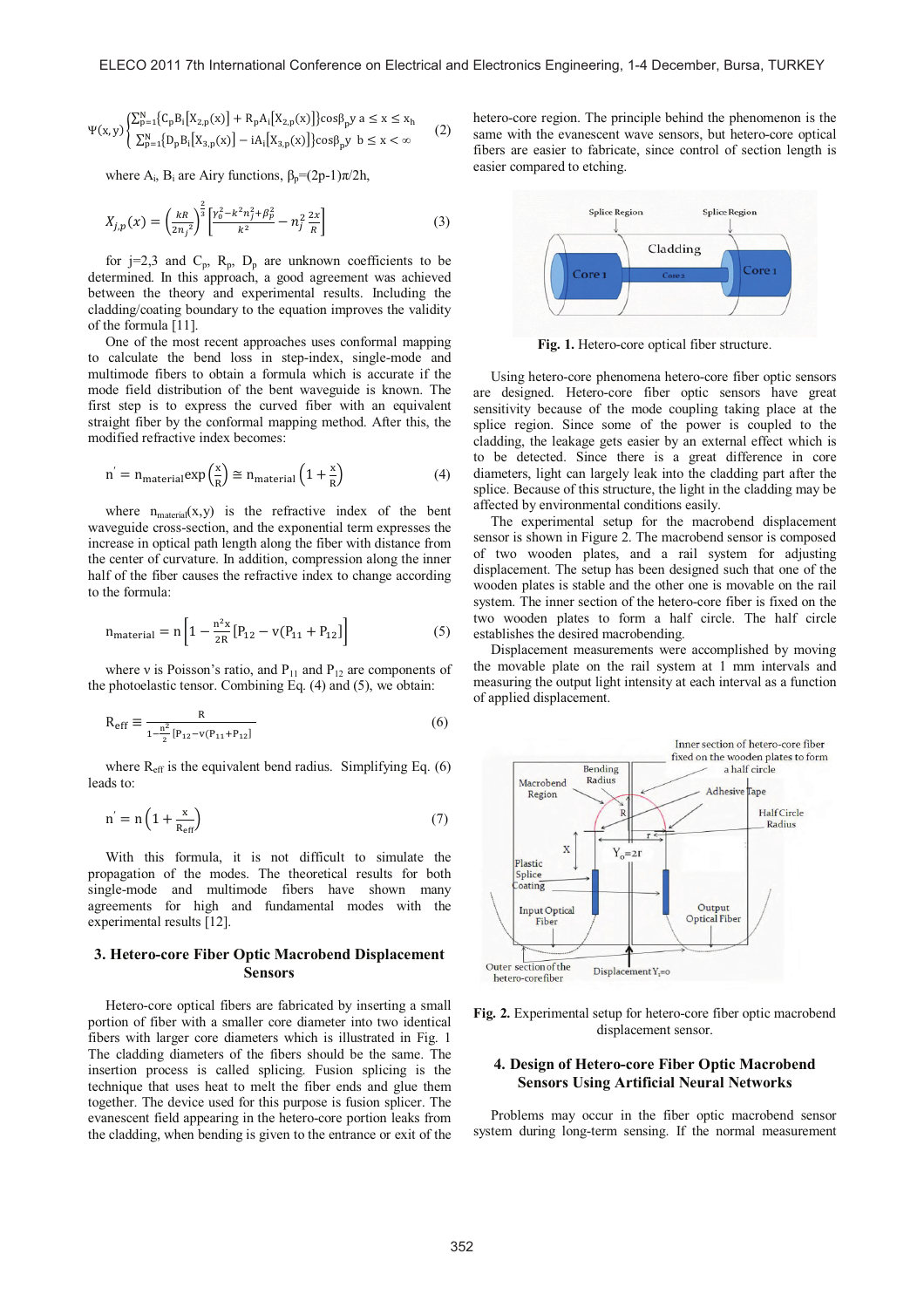values of the macrobend sensor can be predicted and compared with the measurement values, fault tolerance of the sensor can be decreased and more robust sensors can be designed. The ability of monitoring and predicting possible abnormalities enables immediate condition awareness and ability to take action against changing conditions.

Artificial Neural Networks (ANNs) are one of the most useful predicting tools that have been widely used due to their computational speed, ability to handle complex functions, and great efficiency. ANNs are mainly used for classification, function approximation, clustering and regression. ANNs have different types of models. Feed forward neural networks, which are also called Multi Layer Perceptron (MLP), are the most popular model used in many applications. MLP is chosen in this work since it has many useful properties for prediction problems. It has a relatively simple structure and backpropagation algorithms are implemented in many problems [13]. Backpropagation is the generalization of the Widrow-Hoff learning rule to multiple layer networks and nonlinear differentiable transfer functions.

Standard backpropagation is a gradient descent algorithm. Backpropagation is the manner that gradient is computed for nonlinear multilayer networks. There are many algorithms based on other optimization techniques, such as conjugate gradient and Newton methods. In this work, conjugate gradient algorithms such as Fletcher-Reeves Update (FRU), Polak-Ribiere Update (PRU) and Powell-Beale Restart (PBR) are used. In the conjugate gradient algorithms, a search is executed along conjugate directions, which creates generally fast convergence [14].

These algorithms are utilized to predict displacement values measured by fiber optic hetero-core macrobend sensors. Normalized intensity and displacement are the input and output variables of ANN models, respectively. Displacement values can be predicted using normalized intensity values.

The network is trained and tested by training and testing dataset consisting of randomly selected experimental normalized intensity vs. displacement values. Displacement values are predicted for unseen normalized intensity values, after the training process. Equal numbers of hidden neurons are used in all process.

Each network was trained with eleven dataset before testing. The performance of the algorithms used in the network was compared in terms of their mean square errors (MSEs). The training MSEs results of MLP algorithms are shown in Table 1. These results show that Fletcher-Reeves Update algorithm has the smallest MSE value.

| Algorithm                    |                                 | <b>Mean Square</b><br>Error (MSE) |  |
|------------------------------|---------------------------------|-----------------------------------|--|
| Multi<br>Layer<br>Perceptron | Fletcher-Reeves<br>Update (FRU) | 0.290                             |  |
|                              | Powell-Beale<br>Restarst (PBR)  | 0.291                             |  |
|                              | Polak-Ribiere<br>Update (PRU)   | 0.293                             |  |

**Table 1.** The MSEs of different training algorithms.

The prediction performances of different ANN algorithms proposed in this work have been tested with four experimental dataset obtained from the experiments. The comparisons of the

displacement values measured by fiber optic hetero-core macrobend sensor and the ANN model outputs (predicted displacement values) are shown in Table 2. From this comparison, it can be observed that PRU has the smallest test MSE value. The best (PRU) and the worst (FRU) ANN outputs with respect to MSEs are graphically compared with the experimental results shown in Figure 3. From these results, it can be observed that all the algorithms are able to predict displacement values with small errors.

**Table 2.** Comparison of the displacement values and the ANN outputs.

| Normalized<br>Intensity | <b>Displacement</b><br>(mm) | <b>ANN Model Outputs</b> |            |            |
|-------------------------|-----------------------------|--------------------------|------------|------------|
|                         |                             | FRU                      | <b>PBR</b> | <b>PRU</b> |
| 0.781                   |                             | 0.701                    | 0.702      | 0.692      |
| 0.862                   |                             | 5.293                    | 5.282      | 5.269      |
| 0.959                   |                             | 8.581                    | 8.606      | 8.465      |
| 0.989                   | 12                          | 11.659                   | 11.655     | 11.816     |
|                         | MSE                         | 0.116                    | 0.111      | 0.107      |



**Fig. 3.** Comparisons of the best and the worst ANN outputs with experimental displacement values.

From the above results, it can be concluded that ANNs can be used for designing smart sensors. Figure 4 shows a smart sensor architecture with multiple sensors. Using the smart sensor architecture, more reliable sensor measurand values can be obtained.



**Fig. 4.** Smart sensor architecture with multiple sensors.

#### **5. Conclusions**

In this paper, a design technique for smart hetero-core fiber optic macrobend displacement sensors using Artificial Neural Networks was presented. Experimental results for several macrobend displacement sensors were used for measuring the ability of Artificial Neural Networks (ANNs) to predict sensor